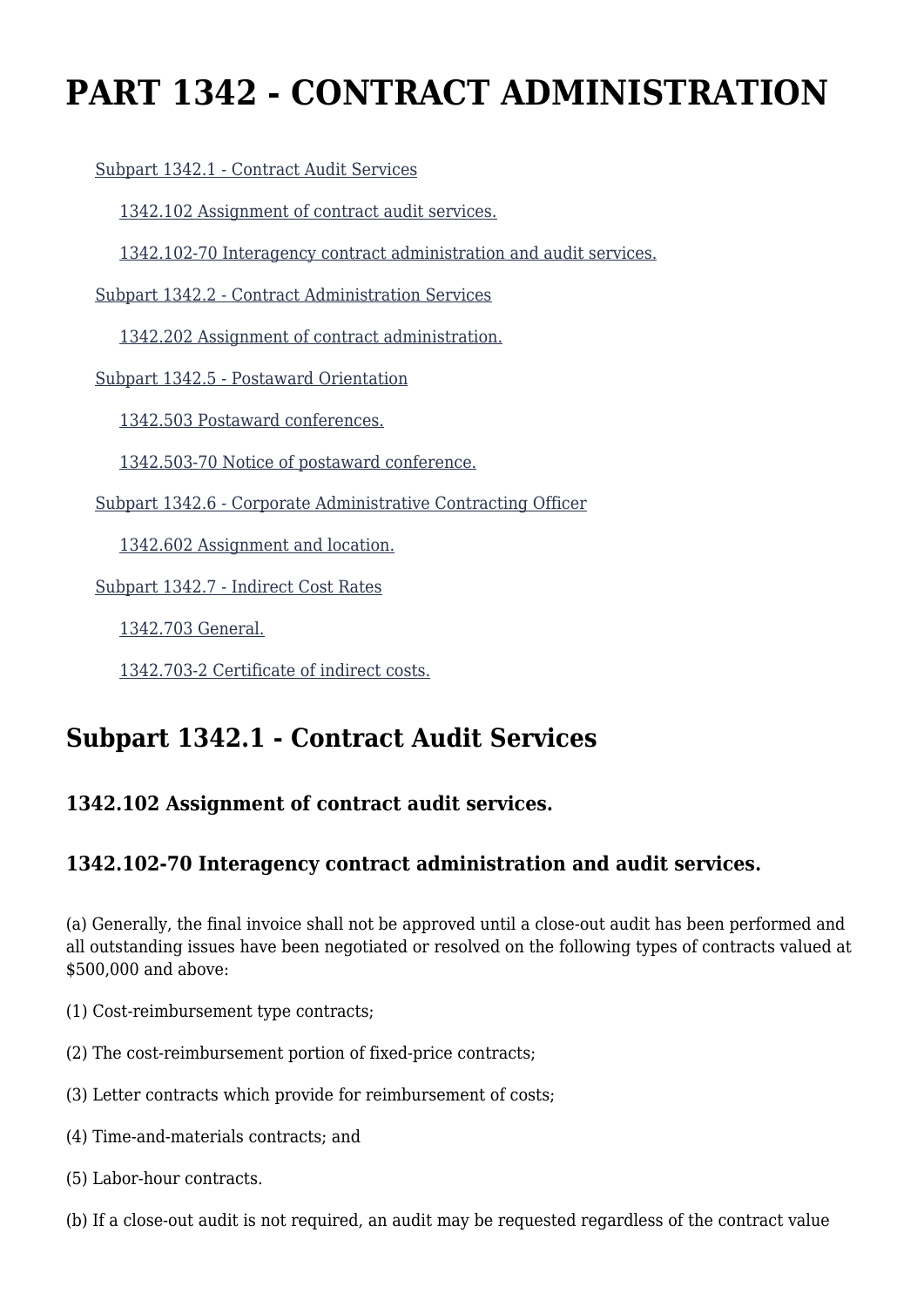when the contracting officer determines that an audit is justified under one of the following circumstances:

(1) There is some evidence of fraud or waste;

(2) The contractor's performance under the contract has been questionable;

(3) The contractor had a high incidence of unallowable costs under a previous contract;

(4) The contract is with a newly-established firm, or a firm that has just begun dealing with the Government.

## **Subpart 1342.2 - Contract Administration Services**

#### **1342.202 Assignment of contract administration.**

The designee authorized to approve delegations of CAO functions not listed in FAR 42.302 is set forth in CAM 1301.70.

# **Subpart 1342.5 - Postaward Orientation**

#### **1342.503 Postaward conferences.**

#### **1342.503-70 Notice of postaward conference.**

Insert a provision similar to 1352.242-70, *Postaward Conference,* in solicitations when the contracting officer determines that a postaward conference is needed.

## **Subpart 1342.6 - Corporate Administrative Contracting Officer**

#### **1342.602 Assignment and location.**

The designee authorized to approve the need for a corporate administrative contracting officer is set forth in CAM 1301.70.

### **Subpart 1342.7 - Indirect Cost Rates**

**1342.703 General.**